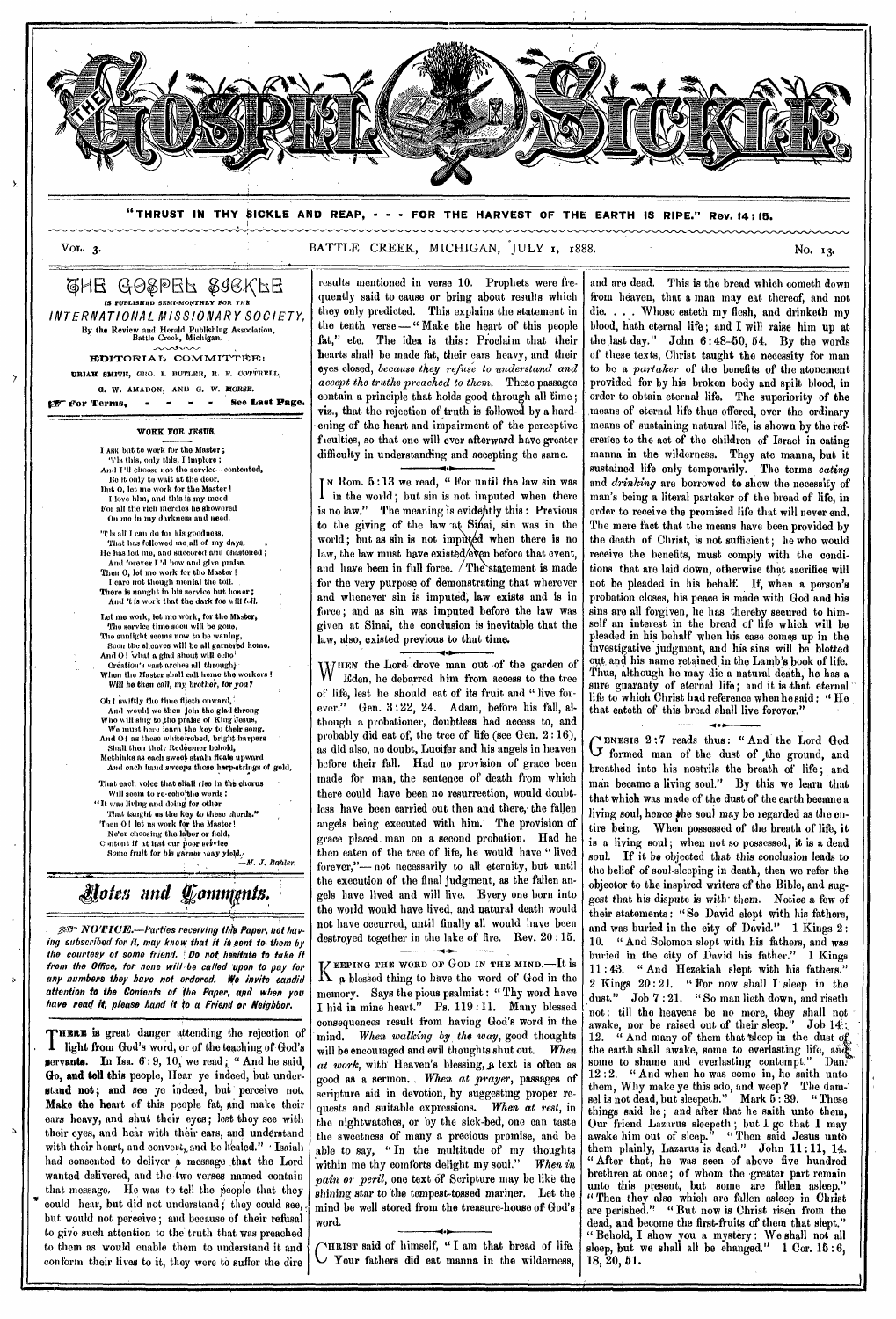*"Speak thou the things which become sound doctrine." Titus 2:1.* 

THE TWO KINGDOMS.-NO. 4.

OUR last paper left the subject of the kingdom with Christ seated on the Father's throne in heaven, where the counsel of peace for the sinner is between them both. Zech.  $6:13$ . This has reference to his work as high priest, when he pleads his own blood in behalf of repentant man. Speaking of this work of the Saviour, David says that he is to sit at the right hand of God, until his (Christ's) enemies are made his footstool. Ps. 110:1. Paul makes the same statement to the Hebrews in chapter 10:12, 13.

But if the Lord remains seated on the Father's throne until his enemies are all made his footstool, then, when he leaves that throne and his priestly work ceases, man's probation has forever closed. This is shown from the fact that when lie comes, all who have not previously submitted to his authority, are his enemies, and have become his footstool. He then treads them in his anger, and tramples them in his fury. lsa. 63 :3. But when does this part of

will be broken forever. As they rise from their dusty beds, they will be " caught up " by the angels, together with the living waiting ones, and borne to meet the Lord who waits to receive them in the air. 1 Thess. 4:16, 17.

But at this time the Lord does not take up his abode on the earth. He sits in mid-heaven while the saints are being gathered, and they then return with their Redeemer to the right hand of the Father. This is shown by the statement, that " them also which sleep \*in Jesus will God bring with him." 1 Thess. 4:14. When the Lord leaves heaven to come to the earth for his people, then it is said that God *sends* Jesus Christ, after which the heavens *receive* him until the times of restitution, or restoration of all things, which have been spoken by the mouth of the prophets. Acts  $3:20$ ,  $21.$  And when the heavens receive him on his return, God *brings with him* the saints who were gathered at his advent to the earth.

As King of kings, the Lord will never dwell on this earth until it has been cleansed from every impurity, and made a fit place for his eternal reign. In his second advent the Saviour's feet do not touch the sin-polluted earth, but he awaits " in the air " the gathering of the saints by the angels. Matt. 24: 31, When the earth has been restored as predicted by the prophets, then and not till then will it

wicked dead lying just where they fell at the approach<br>of his glory. These must first be disposed of in These must first be disposed of in whatever way the providence of God has arranged.

But while the earth is thus desolate, where are the saints? The next we learn of them after their as-The next we learn of them after their ascension, is what the Revelator says of them: " And I saw thrones, and they sat upon them." Rev. 20 : 4. Who are the " they " here spoken of ? We read on : " And I saw the souls of them that were beheaded for the witness of Jesus, and for the word of God, and which had not worshiped the beast, neither his image, neither had received his mark upon their foreheads, or in their hands ; and they *lived* and reigned with Christ a thousand years." Then these are the righteous who had been dead, but when seen by John had been made to live again.

These came up in the first resurrection, at the advent of the Lord, at d were seen sitting on thrones of judgment, in fulfillment of what the apostle had said, " Do ye not know that the saints shall judge the world ? "  $-1$  Cor. 6:2. Not in this life; for the same writer has exhorted all to "judge nothing before the time, until the Lord come."  $1 \text{ Cor. } 4:5.$ The judgment to be performed by the saints, then, is not to be engaged in during this life, but alter the When they have been made immortal, and better capable of sitting in such a capacity, they will reign (judge) with Christ a thousand years. Dur-



the program take place? The following verse answers: " For the day of vengeance is in mine heart, and the year of my redeemed is come." That is, when the time of his people's redemption arrives, then is also the day of vengeance, when he will tread down his enemies.

This is clearly set forth by the Revelator in chapter 19, where he represents the Son of God coming to earth, followed by all the armies of heaven. His work is then to judge and make war in righteousness. Verse 11. The prophet thus describes the scene: " And out of his mouth goeth a sharp sword, that with it he should smite the nations ; and he shall rule them with a rod of iron ; and lie treadeth the wine-press of the fierceness and wrath of Almighty God." Verse 15. In this way he treats all his enemies, who, at the close of his heavenly work, have been made his footstool, And it could not be otherwise ; for when he ceases to plead as the sinner's advocate before God, and takes his own throne as King of kings, the mediation for sinners must be done. Ile is then no longer high priest and advocate, but a King on his throne. After that, who will stand in the sinner's stead? No one else can do that work but Christ the Lord, and he will then have ex-, changed that position for a kingly throne, upon which he will rule the world forevermore.

The change that takes place at that time is clearly pointed, out in the words of Paul. Speaking of the resurrection and the coming of Christ, lie says: " Then cometh the end, when he shall have delivered up the kingdom to God, even the Father; when he shall have put down all rule and all authority and power." 1 Cor. 15 :24. The kingdom here said to be given up is the kingdom of grace in which Christ is a priest after the order of Melohisedee. It is shown in the diagram by the lighter of the full-length parallel lines, which is cut short at the perpendicular line marked "'second advent." When Christ gives up this kingdom in which he has held the place of mediator before God, pardoning grace for sinners has ceased. Christ then receives the kingdom promised him as the heir to David's throne, and comes to earth for the purpose of gathering the subjects of his eternal king. dom. These have lived in all ages, and in all parts of the world. Most of them will be sleeping in the grave where they were consigned by the usurper of God's kingdom upon.earth, but some of them will be found alive to welcome the Lord with shouts at his return. Isa. 25 : 9.

When he comes, it will not be as a babe in Bethlehem; but as a king on his own throne of glory, surrounded by all the holy angels. Matt. 25 : 31. The thrilling sound of the trump of God will then be heard, and the silent sleep of the righteous dead become the place of the throne of David. The kingdoms of the world become the kingdoms of our Lord and Saviour, prior to his coming. But after removing his subjects to heaven, he proceeds to "gather *out O. his kingdom* all things that offend, and them which do iniquity" (Matt. 13 : 41), preparatory to his occupation of it with his subjects. After the wicked have been destroyed in the furnace of fire (verse 42), then " the righteous, shine forth as the sun in the kingdom of their Father." Verse 43.

It is very clear from these and many other scriptures, that the righteous do uot take the promised kingdom as long as there is a rebel against the government of God. We will therefore briefly examine the order of the events which transpire after the coming of Christ, and before his reign on the earth as the heir to David's throne.

As already seen, when Christ comes, he raises the righteous dead, and changes the living waiting ones to immortality. 1 Cor. 15:51, 52. At the same to immortality.  $1 \text{ Cor. } 15:51, 52.$  At the same time all the wicked fall dead at his presence. 2 Thess. 1 : 7, 8. The prophet also pictures the coming of the Lord, with its effect upon the earth and the inhabitants of it. " I beheld the earth, and, lo, it was without form, and void ; and the heavens, and they had no light. I beheld the mountains, and, lo, they trembled, and all the bills moved lightly. I beheld, and, lo, there was no man, and all the birds of the heavens were fled. I beheld, and lo, the fruitful place was a wilderness, and all the cities thereof were broken down, at the presence of the Lord, and by his fierce anger. For thus bath the Lord said, The whole land shall be desolate ; yet will I not make a full end." Jer. 4 : 23-27.

This scripture shows that at the coming of Christ no man is left alive on the earth ; that the fruitful places become a wilderness; that the cities are broken down; and that the entire land is desolate, without form and void, as it was in the beginning, before being inhabited by man. Yet God says he wIl not make a *full* end of it; there is something glorious in store for even such an unseemly wreck of matter, after those things which offend are taken out of it. But while in the condition portrayed by the prophet, it certainly could not be the dwelling-place of Christ and the saints; for we are told that when the earth hecomes their abode, it will blossom as the rose, and<br>the glory of Lebanon shall be given unto it. Isa. the glory of Lebanon shall be given unto it.<br> $35:1.2.$  It is also to be a place where the It is also to be a place where the ransomed of the Lord shall come with songs and everlasting joy, and where sorrow and sighing shall flee away. Verse 10.

This couditiou of things, however, could not be, while the earth remains in the chaotic state into which it is turned at the coming of Christ, with the

ing that time the degree of punishment to be meted out to each of those who are not saved will be determined by the saints, in connection with Christ.

If one should ask how this can be done while the wicked are yet dead, the answer would be returned, By the records of their lives, which have been faithfully kept for that very purpose. "The dead were judged out of those things which were written in the books, according to their works." Rev. 20:12. At the end of the thousand years, when this work has been accomplished, the wicked are raised to receive their recompense. After referring to the thousand years' reign of the righteous, the prophet says : " But the rest of the dead lived not again until the thousand years were finished."

Upon being raised to life, the wicked enter upon their punishment. In the meantime the city of God, the New Jerusalem, has descended, bearing with it the saints; the wicked then gather themselves about the city to battle, and it is at this time that fire comes down from God out of heaven and devours<br>them. Rev.  $20:7-10$ . The same fire that devours Rev.  $20:7-10$ . The same fire that devours the wicked, will cleanse the earth of the last taint of sin,<br>and fit it to be the eternal abode of the saints. This and fit it to be the eternal abode of the saints. is shown by the words of Peter : " The heavens and the earth, which. are now, by the same word aro kept in store, reserved unto fire against the day of judgment and perdition of ungodly men."  $-2$   $\operatorname{Peter} \, 3$  :  $7.$ 

The general conflagration of that time will cause the heavens to pass away with a great noise, and the elements to melt with fervent heat, the earth also, and<br>the works that are therein to be burned up. 2 Peter the works that are therein to be burned up. 3 :10: Then from the old earth, melted and cleansed front its defilement under the curse, will spring the new earth, under the fashioning hand of Jehovah. That one will be free from all marks of the curse of sin. Then will be fulfilled the words of the Revelator: " And I saw a new heaven and a new earth ; for the first heaven and the first earth were passed away." Rev. 21 :1.

That will be the time referred to by David, when he said : " For yet a little while and the wicked shall not be; yea, thou shalt diligently consider *his place, and it* shall not be. But the meek shall inherit the earth, and shall delight themselves in the abundance of peace." Ps. 37 :10, 11. It will also be the time when "the kingdom and dominion, and the greatness of the kingdom under the whole heaven, shall be given to the people of the saints of the Most High, whose kingdom is an everlasting kingdom." Dan. 7 : 27. This will be the kingdom prepared for the saints from the foundatiou of the world.<br> $25:34$ . It will be a complete kingdom. The It will be a complete kingdom. The terri-<br>subjects, the King and his throne.— all will tory, the subjects, the King and his throne,be there, and the subjects will be governed by the

*Rotirinal* 

BY J. 0. CORLISS.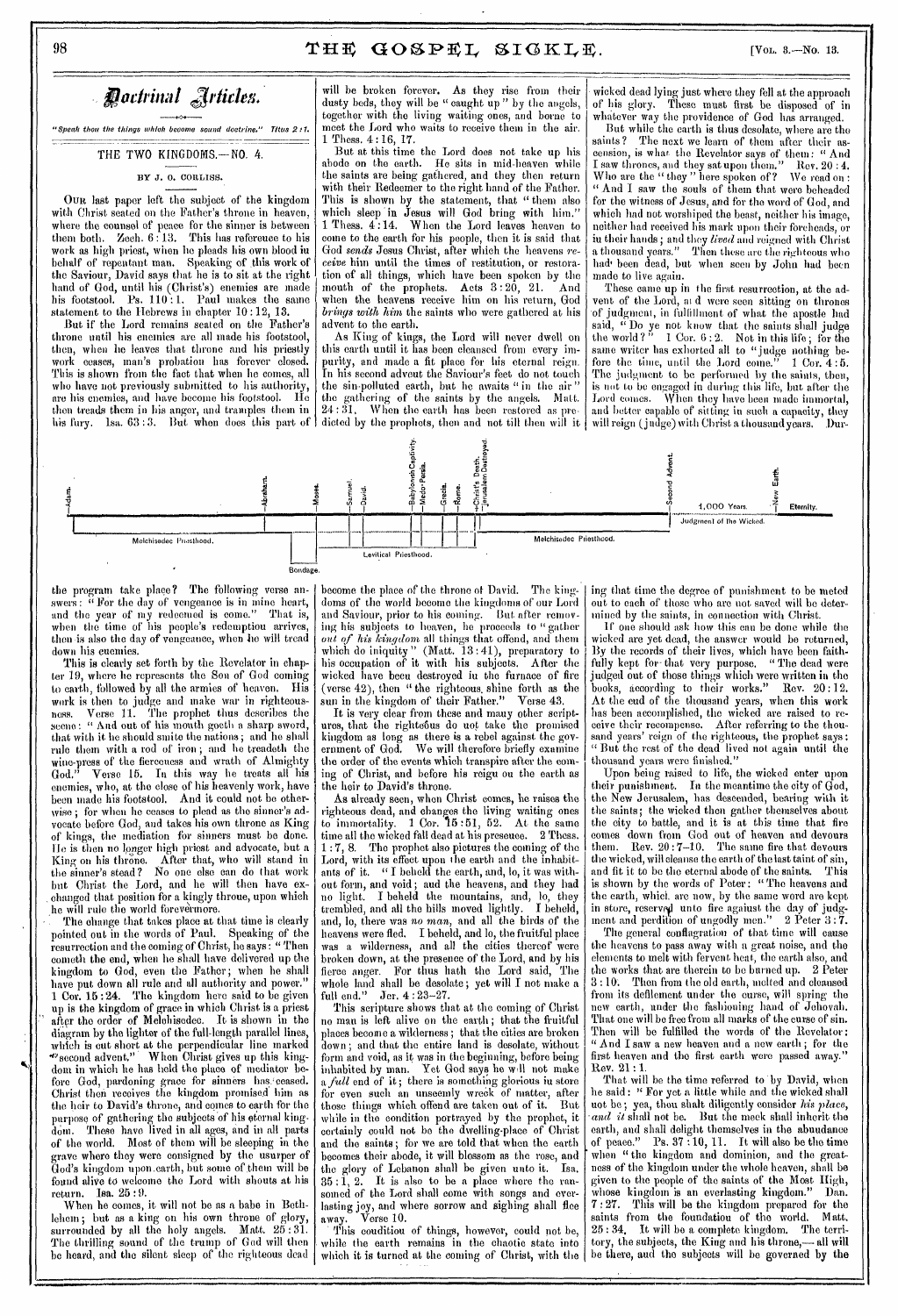immutable law to which he now requires obedience by the subjects of the kingdom of grace.

In the midst of the New Jerusalem, the metropolis of the new earth, will be the eternal throne, with Christ as ruler of the kingdom, and the nations of the saved (both Jew and Gentile) shall walk in the light of it.<br>Rev. 21:24. There under the mild reign of Christ There under the mild reign of Christ the saints of God will have access to the water of life that flows from under the throne. In the midst of the street of the city, and on both sides of the river will there bo found the tree of life, with its twelve manner of fruits, all of which are for the service of the nations. Rev.  $22:1, 2$ . Not only is the earth restored to man in a state of purity as at first, but the tree of life, also, to which Adam lost his right through disobedience, is again given to man for his benefit.

But best of all there will be no more curse. That will have been forever removed. Man, redeemed, will then stand forth in the kingdom, just as Adam and his posterity would have been, had sin never entered the world. Satan's reign is then ended, and the throne of the Lamb will be in its stead. The servants of Christ will see his face, and his name will be in their foreheads. Hail, happy day, when sin's dark night shall have an end, and the saints of God sl all " shine forth as the sun in the kingdom of their Father "! Matt. 13 :43.

The Christian Life.

"If any man have not the Spirit of Christ he is none of his,"



### THE POWER OF KINDNESS.

As we look upon the earth, clothed with its mantle of green and decorated with beautiful flowers, perfect in their formation as only God's hand can make them, our own hearts are made glad. As we listen to the gentle murmuring of the crystal stream, winding its way through the forest, and hear the feathered songsters trill their merry notes of gladness from every tree along its banks, we catch the spirit which inspires them to *sing,* and all nature seems to vibrate with ono accord.

In everything that God has created, we see harmony that compels us to say, "Surely God has not made anything in vain." And it seems that all things on the earth were created for the benefit and glory of man. But what is man that God should be thus mindful of him, that he should be surrounded with everything that is intended to bless him and make him happy ? Why make man's life so sublime, grand, and glorious ? Was it that he might glory in himself  $?$  --1nspiration does not tell us so; but it does tell us that for God's pleasure man was created. It appears that man was endowed with certain powers, and surrounded with the beauties of creation, that he might, be the better fitted to glorify God, and fulfill his earthly mission. But how in man can the object of God, the Creator, best be met ?

One great man, upon entering a cathedral, saw twelve silver statues. He asked, "What are these ?" "They are the twelve apostles," was the reply. "Well," said he, "take them down, coin them into money, and let them go about doing good as their Master did." And so it should be with us ; if we would make the most of life, every motive must tend to the same end for which the Master labored when<br>on earth. We must strive to make some part of We must strive to make some part of

God's creation more beautiful ; to make man better, happier, and more blessed ; to make some human soul a little wiser, and the world more worthy of a God. But before we can successfully enter such a field, we must, ourselves, be inspired with the principles of divine love, and our hearts must burn with love toward God and our fellow-beings ; for when the heart is right, it not only prompts us to do good, but by the many virtues inherent in it, enables us to accomplish good.

Souls are all around us who are needing just such help as a true child of God loves to give. Let no one, therefore, be discouraged because no great opportunity for doing good presents itself. Remember that small streams lead to larger ones, and little acts of kindness lead to the accomplishment of great good. Sometimes a smile will cheer a burdened soul ; a kind word or a look of sympathy, an acknowledgment of some obligation, will inspire a heart to take courage. Then seize every opportunity of doing good to others ; you may be able to lift them high above the common level. By these little deeds of good-will you may not only lighten the burdens of others, and shed sunshine upon their paths, but you will find a well-spring of joy pening up in your own heart, which, though it quench the thirst of a thousand lips, still has refreshing for thousands more. Kindness is, indeed, a powerful weapon with which to accomplish good. It breaks a passage through the stony walls of the heart ; it tears down the partition between alienated friends ; it raises up the fallen ; it comforts the forsaken ; it cheers the despairing ; and it rescues the perishing.

A word of kindness is a seed, which. when sown, springs up a flower, and a flower is a precursor of the fruit which will surely follow. How careful, then, should we be to scatter these seeds which are so precious, but cost so little ! Scatter them everywhere. While some fall by the wayside, and others on the rocks, some will fall on good ground and bring forth fruit, some thirty, some sixty, and some a hundred fold.

Have you ever seen au old man whose hairs wore silvered with the snows of seventy winters, now all alone, children married and gone, some of them long since buried, his companion sleeping by them, he only waiting for the death messenger to call him hence? Have you ever felt how blessed it was to make the aged happy, when you spoke a cheering word in a kindly tone, and saw the smile on the wrinkled face ? If not, you have missed many of the choice blessings<br>of life. Let no more such opportunities pass unim-Let no more such opportunities pass unimproved.

Kindness makes sunshine wherever it goes. What sunshine and showers are to the spring meadows, love and kind words are to the human heart. As sunshine enters the dark, barren places of the earth, and makes them blossom as the rose, so kindness enters the dark avenues and hidden chambers of the heart, and makes fertile and fruitful that which was barren and cold. There is more virtue in one sunbeam than in a whole hemisphere of cloud and gloom. Kind words inspire the discouraged, rest the weary, and somehow make the wheels of time run more smoothly. They flow from a good heart, which is indeed a fountain of gladness, making everything in its vicinity freshen into smiles. Could we appreciate the value of courtesy and little acts of kindness, fewer opportunities for doing good would pass by unimproved, and fewer harsh words would be spoken.

There is a chance for every one to do good; none are too small or weak, and none will be excused, If we cannot go to foreign lands, we can, at least, set a good example, be it for few or many. If we are too poor to give alms, we can offer up a prayer for the needy ; and if this is done with a sincere heart, we will never be found neglectful in giving them any assistance that God might please to put In our power.

The opportunity for doing good has never been wanting in all the history of the world ; but thrice blest with opportunities are those who live at this time, when the last message of mercy is being heralded to a dying world.

We believe that God has committed to us the solemn work of warning the world of impending judgment, of exhorting them to repent, to prepare to meet their God in peace. How solemn is this work 1 When we contemplate its solemnity, we are led to ask, How can I do this great work ?

The wise man, when he had a great nation to rule, feeling his insufficiency, asked God for an understanding heart, that he might rule his people aright. His example is worthy of our imitation.

the earth now is of no less importance than that which was given Solomon to do. And will he not as freely give us that which we need to do this work ? Will he not strengthen us for every conflict ?

0 for that blessed power, and for God's grace to exercise it rightly ! I do not know of a more precious gift than the power to influence others to do right, to spread around us an atmosphere of honesty, truthfulness, piety, and godliness. And it is not a matter of talent, nor of great energy, but of consecration and humility. It is rather a grace than a gift, and we know where all grace is to be obtained freely for the asking. Kindness, exercised at all times, under all circumstances, and to all people, is a Christian grace, which will accomplish much good. It will help us to lead men to accept God's holy truth,

If reason and kindness be combined, prejudice, even, will not find it easy to resist ; for reason convinces the judgment, and kindness softens and impresses the heart. If we would be successful in leading souls to Christ, let every sacred truth be presented with love and kindness.

There is a pleasure in simply contemplating good ; there is a greater pleasure in receiving it ; but the greatest pleasure is found in the performance of it. And while we feel how blessed it is to do good, there will be many things to try our faith and to discourage us. Our efforts will be but slightly regarded or appreciated. We may oftentimes meet those who are We may oftentimes meet those who are not congenial to us, and who seem to be a hinderance to our work; but let us not be disheartened. The industrious bee does not stop to complain because there are so many poisonous, flowers and thorny branches in her road, but buzzes on, selecting honey from precious flowers wherever she finds them. So God would have us search for his precious jewels among the many evil-doers, remove the dark clouds of tradition, and let the light of his holy word shine in upon them. And every beam, warmed and made impressive by love flowing from a heart that beats in harmony with God's divine plan, will be reflected till the image of the divine Master is seen in what at first seemed a worthless lump of coal.

What though things look dark at times ? Light has always followed darkness, reviving and counteracting the effect of the gloom. Night will soon end. in beautiful day. Then let not the gloom of discouragement and despondency fall on our path. Let not the day seem too long ; but let us learn to wait as well as labor, ever remembering that the best harvests arc longest in ripening. However weary we may be, the promises of God will never cease to strengthen and cheer. And at the end of the harvest, at the close of the day, we shall realize,—

> " How sweet 't will be at evening If you and I can *say,*  Good Shepherd, we've been seeking The lambs that went astray ! Heart-sore, and faint with hunger,<br>We heard them making moan ;<br>And lo! we come at nightfall,<br>Bearing them safely home." HENRY C. BASNEY.

THE DISCIPLINE OF SORROW.

IF the block of marble that lies before the sculptor were capable of feeling, how it would deplore and bemoan every stroke of the hammer, chipping off piece after piece of substance 1 It would deem its lot a pitia-ble one indeed. Yet the hammer and chisel are transforming the rough and shapeless stone into a form of grace and beauty, fit to adorn the palace of a king. So it is with us. Our characters are like unhewn

blocks of marble, rude, misshapen, comparatively worthless and God is sculpturing them into forms of divine symmetry and beauty, that may forever illus...<br>trate to the universe the power of his grace. The heavy blow of adversity and the rasping cares and petty annoyances of our daily fife are but different parts'of the same divine and loving process.

And shall we look simply at the hammer and chisel; and doubt the glorifying work for which God is using<br>them ? Shall we think only of the chips which the blows of his presence strike from us, and overlook the immortal characters which the Great Sculptor -is seeking thus to perfect for his celestial temple  $\tilde{\textit{i}}$  — Set.

WRITE it on your heart, that every day is the best<br>in the year. No man has learned anything rightly until he knows that every day is doomsday.— $\vec{E}$ merson.

An irreligious man, a speculative or practical atheist, is as a sovereign who voluntarily takes off his crown and declares himself unworthy to reign. Blackie,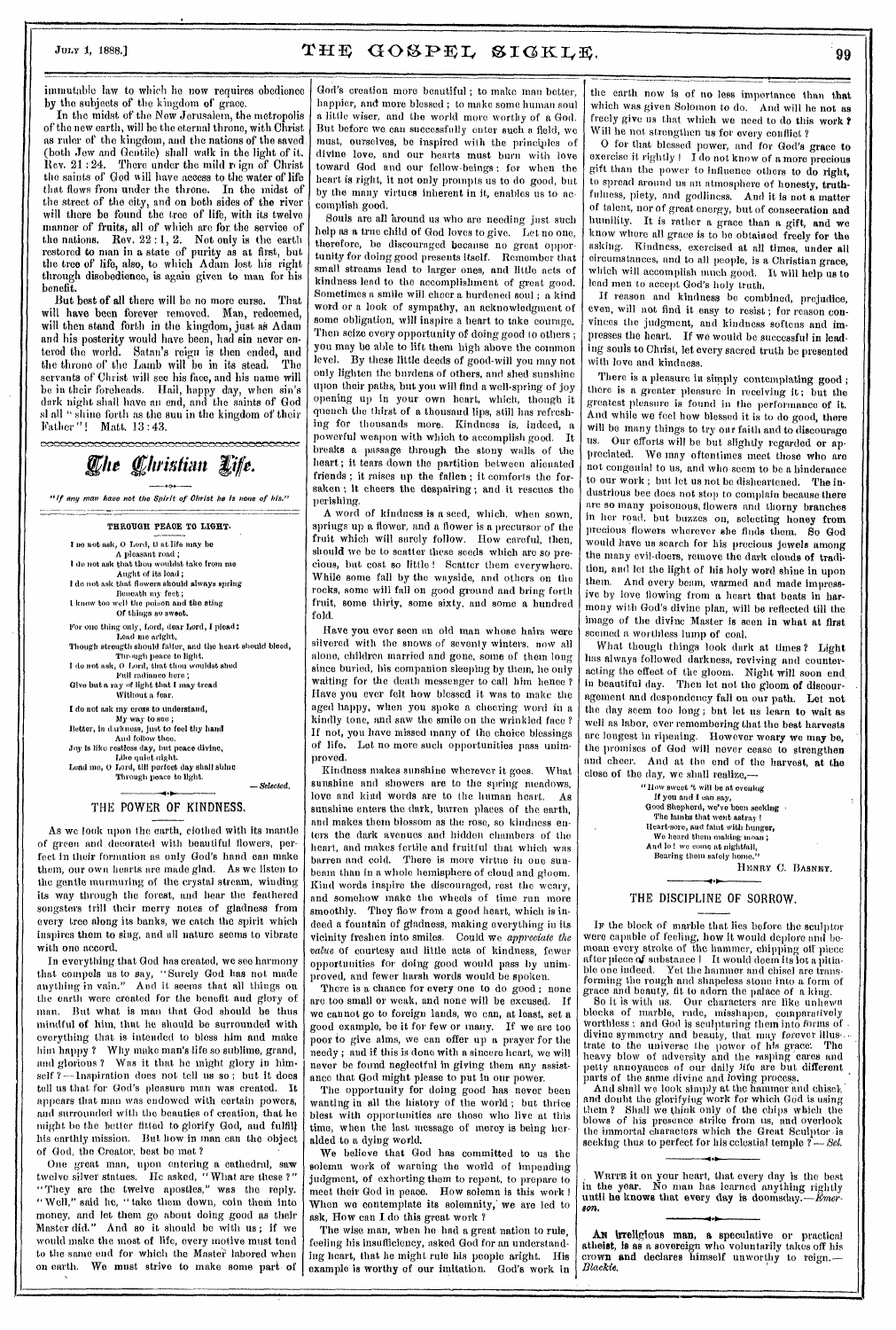

# FAITH VS. THE DEEDS OF THE LAW, AS A MEANS OF JUSTIFICATION.

SEVERAL **correspondents have asked substantially this question : How can Rom. 8 :20, 28, be explained so as not to admit that the law of God (the ten commandments) has been abolished ?** 

**The texts mentioned by our correspondents read as follows : "Therefore by the deeds of the law there shall no flesh be justified in his sight : for by the law is the knowledge of sin." "Therefore we conclude that a man is justified by faith without the deeds of Each of these passages is the statement of a conclusion that follows from certain premises. The argument presented in the first instance, is given in such language as the following: "As it is written, There is none righteous, no, not one : there is none that understandeth, that seeketh after God. They are all gone out of the way, they are together become unprofitable : there is none that doeth good, no, not one." "Now. we know that what things soever the**  law saith, it saith to them who are under the law : **that every mouth may be stopped, and all the world may become guilty before God." Verses 10-12, 19.** 

**These declarations are to the effect that in the entire human race none can be found who possess a degree and condition of righteousness sufficient to obtain for them acceptance with God. As the entire race sinned in Adam, all are reckoned under sin ; in every human being there appears that which is an infraction of God's standard of righteousness—his law of ten commandments. Such is the natural heritage of all who come upon the stage of action. And as individuals add to the years of their existence, deviations front the path of rectitude multiply, and the aggregate of evil chargeable to each individual account increases. There is no provision whereby conformity to God's law can counterbalance previous acts that were in violation of it. Even though one should lead a life of perfect conformity to God's law from and after any given point in his earthly existence, failing in no particular, his salvation would not** *thereby* **bo secured, for "by the deeds of the law [acts conformable to the law]** *there shall no flesh be justified."* **This is not God's plan of salvation for any of the human race ; and those who seek to perfect characters by their own acts of conformity to God's law, will utterly fail of securing final salvation by or through such means. It is decidedly erroneous for people to talk about perfecting**  characters that will be acceptable to God. **there no provision for salvation, other than the righteousness that human beings might secure by their own acts of conformity to God's law, none would be saved ; for in each and every instance there would appear the infraction occasioned by the Adamic sin, enlarged and intensified by whatever of sin the individual may have committed.** 

**At this point the question arises, What is the law**  for, if man<sup>t</sup> is not to obtain salvation by acts conform**able to it? The apostle answers the question in terms net to be misunderstood : "** *By the law is the knowledge of sin."* **The law is a mirror into which we may look and discover our defects of character, and thereby be made aware of our need of a plan of salvation ; it is a measuring rule, by which to measure thoughts, words, and actions, to determine their quality ; it is**   $\mu$  he detector by which to test the genuineness of human character.

The second passage referred to by our correspond**ents, is also a conclusion reached by certain premises given by the apostle. After demonstrating the entire impossibility for any human being to be saved by the deeds of the law, the distressing question would be forced upon the mind,** *How, then, can we be saved I*  **And the argument is presented thus : "But now the righteousness of God without the law is manifested, being witnessed by the law and the prophets ; even the righteousness of God which is by faith of Jesus Christ unto all and upon all them that believe ; for there is no difference ; for all have sinned, and come short of the glory of God, being justified freely by**  **his grace through the redemption that is in Christ Jesus, whom God bath set forth to be a propitiation through faith in his blood, to declare his righteousness for the remission of sins that are past, through**  the forbearance of God : to declare, I say, at this time **his righteousness ; that he might be just, and the justifier of him which believeth in Jesus." Verses 21-26.** 

With nothing but God's righteousness as repre**sented by his law as the standard, before us (the condition being that that standard must be reached and perfectly exemplified by the individual in each and every particular—by inheritance and life conduct before he can hope for entire acceptance by God), man's condition would be utterly hopeless. But God has set forth two considerations adequate to that hopeless condition : 1. That the application of his Son's blood to the inherited and acquired stains of sin that are found upon an individual's character shall prove efficacious in securing their eradication. The blood that is to be thus applied is that which was shed by Christ as the divine Son of God, and not in his capacity as a human being. God's law is a divine law, and only the merits of a divine sacrifice could be adequate to atone for its infraction. 2. That the righteousness of Christ, as maintained, secured, and exemplified in his life as a human being, when imputed to an individual who has been freed from sin stains by the blood of the divine Sacrifice, shall entitle that individual to the same recognition by God that Adam would have received had he never sinned. The righteousness of Christ that is to be so imputed is that which he secured by perfect conformity to God's law, both by inheritance (his incarnation being divine) and life conduct. In all cases where these two conditions are met, salvation from the effects of sin will be granted, and an endless, sinless existence of happiness ensue.** 

**The relations of God, man, the law. Christ, and faith, are these : Man looks into the law as a mirror, and finds himself separated from God. He not only sees an impassable gulf between himself and God,**  but the law says to him, "The penalty for my infrac**tion is eternal death, which you merit, and must suffer." Man then seeks a way of escape, and finds Christ, who says, "My blood will eradicate the stains of sin from your character ; and, moreover, I obtained by my life in your nature a character that exemplifies every possible demand of my Father's law. Wash away your sin stains in my blood, and secure an interest in my righteousness, and all will be well."** 

**Now it is man's part to exercise faith. If he believes the statements thus made, and** accepts and complies **with the conditions, all** *will* **be well. And what relation exists between man and the law after he has decided to accept the conditions thus set forth ? Faith is of no value unless accompanied by corresponding works. If man believes himself doomed to suffer the penalty of God's law, it is because he knows he has violated that law. If he would receive pardon**  for his sin, he must recognize the justice of the law; **nay more, he must love the law that** he seeks pardon for having violated. He cannot hope for pardon while holding the slightest degree of antipathy against<br>the law. The conditions of pardon, then, are these :---The conditions of pardon, then, are these :-

1. **A** sense **o"** guilt ; 2. Knowledge of the means of pardon ; 8. Belief in the efficacy of that means ; 4, Repentance of the sin committed ; 5. Sense of the justice of the condemning law, a love for it, and a feeling of harmony with it ; 6. Supplication for par- $\phi$ don :  $\tilde{7}$ . Resolution to cease from sinning, and live conformably to God's law. Such are the conditions necessary to secure to ourselves the benefits of Christ's atoning blood, and it will be seen that the law is not dispensed with in the least.

And now what are the conditions necessary to secure to ourselves the benefits of Christ's righteousness ?— They are these : 1. Recognition of the law of God as the standard of righteousness to which we must attain before God will accept us ; 2. Recognition of Christ's life upon earth as a complete embodiment of that law ; 8. Belief in the utility and feasibility of the plan whereby we may share in the righteousness of Christ's character so obtained ; 4. Acknowledgment of the jurisdiction of that same law over us ; willingness, determination, and efforts to obey it.

It is evident there is no possible chance to get rid **of the law. Faith in the benefits to be** derived by having the righteousness of Christ imputed to us, means faith in the holy and immutable character of God's law ; nay, more, it means that we have no hope of gaining admittance to **heaven only as by means of that righteousness we present a** character perfectly conformable to **that holy and immutable law. Christ,** 

**in his earthly life, is** the law personified,--an object lesson, illustrating the law ; the ten precepts are the **verbal form** of the law, while Christ's life is that law drawn **out in** living characters, easily comprehended by man. Adam and Eve had the law **only in verbal form ; we have it in verbal form and in practical example. Adam** had the righteousness of God manifested only through the law in verbal form ; "but now the righteousness of God without the law is manifested," **and also** *with the law.* **The exemplification of God's righteousness** by and through the life of Christ **did not in the** least affect his righteousness as **presented by the verbal form of his law, Both are in perfect harmony.** 

**By the plan** of salvation, God is enabled to "be and at the same time "the justifier of him which believeth in Jesus." He does not abate one jot or tittle from his standard of righteousness, nor does **he accept any who fall** below that standard. It is man's part to do all in his power to reach that standard, and what he lacks is supplied by Christ, *provided that the requisite degree of faith is exercised by the individual.* **Faith is the connecting** link between lost man and the standard of righteousness that must be reached before man can be saved. To repudiate that righteousness as found in the law of ten precepts, is to repudiate Christ and proclaim that we have no need of him. Professed faith in Christ from one who disclaims the immutability and jurisdiction of God's law, is a spurious faith which will avail nothing at heaven's gate. On this point Thos. Scott, D. D., the commentator, well says: "Nor is man justified by faith in Christ, **who** does not condemn himself, as *justly deserving* the wrath of God, for breaking his holy law." In the light of the foregoing. the force of the last

verse of the chapter under consideration is apparent: " Do we then make void the law through faith ? God forbid : yea, we establish the law." **a. w. M.** 

## A TRANSPARENT EVASION.

**A nnoTnEa** has sent us a leaflet from the W. C. **T. U.,** containing a " Concert Exercise" on the Sabbath question, by the national superintendent, Mrs. J. C. Bateham. • The subject is **" The Fourth Commandment." "Lesson** text : Remember the Sabbath day, **to** keep **it holy." The question is** asked, where these **words are found ; and** the answer is given, "In Ex. 20:8." " *Ques.* 2.— Was it a new command? Ans. **—It was not. .** *Ques. 3.***— Whero do we learn**  this ? *Ans.*— In Gen. 2:3, where it says, 'God blessed the seventh day, and sanctified it ; because that in it he had rested from all his work which God created.' . . . *Ques. 4.—* What does it mean to sanctify, to bless, and to hallow a day ? *Ans.* - To sanetify is to set apart ; to hallow is to make sacred ; to bless is to make it a blessing. The meaning **is, that God set** apart the seventh or Sabbath day to **be a sacred day, and when so observed it would always be a blessing."** 

**We** have quoted thus fully to show how definite the reference to the fourth commandment is, and how well the institution and nature of the Sabbath are understood. We wish the reader to note these points, that he may share with us in our surprise at what follows, which is the particular point we have to notice.

Thus question 5 reads : "Why do we not still keep the seventh day for our Sabbath, instead of the first, or Sunday ?" This question is directly to the point. or Sunday ?" This question is directly to the point.<br>It is the great question which the religious world have long been trying to answer, and are growing frantic because they succeed no better. Cautious or experienced writers who have undertaken to answer this question, are careful not to make the admissions given above. When a person admits, as this leaflet does, that the Sabbath was instituted at creation ; that it was then sanctified, hallowed, and blessed ; that these terms are specific and apply to a particular day ; and that by the terms of the fourth commandment they are inseparably confined to one specific day, he throws up a breastwork around the Sabbath, which he can neither throw down nor climb over.

Let us now look at the answer which this leaflet gives to the question, "Why do we not still keep the seventh day for our Sabbath, instead of the first, or Sunday ?" The answer is, " We still keep one day of rest after **six of work, thus imitating God's example at creation ; and at** the same time we honor and keep in memory the resurrection of Jesus Christ, who on the first day of the week rose from the dead, and thus completed our redemption."

A few questions will serve to analyze this singular answer. It is admitted in the question that the day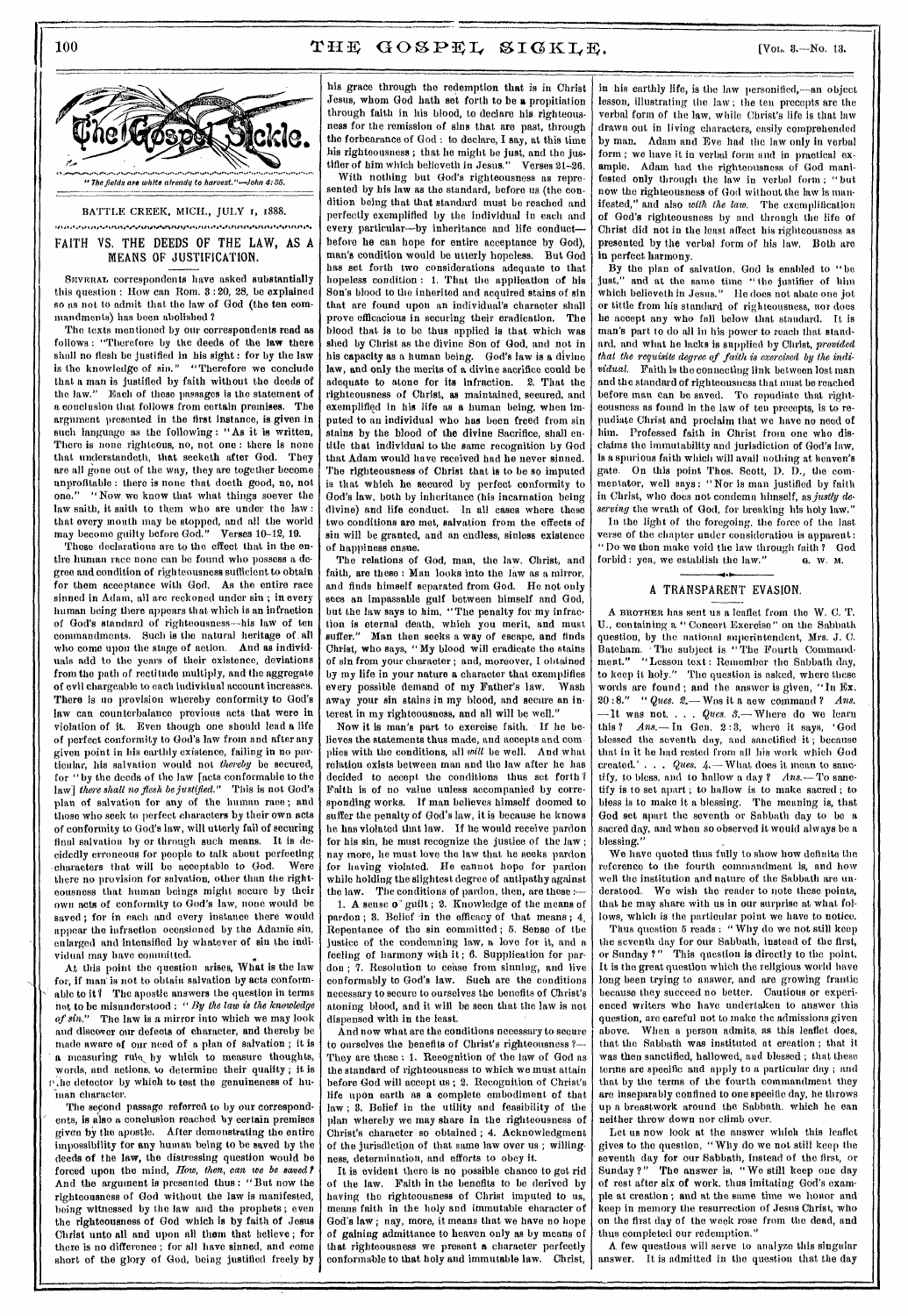۵

## July 1, 1888.]  $THE GOSPEL SIGKLE$ . 101

now kept is the first day, not the seventh. It is therefore a different day from the one on which God rested at the creation, which was then hallowed and blessed, and which the fourth commandment enjoins. But,-

1. Was it not a particular day on which God rested ?<br>2. Was not one specific day sanctified or set apart ?

Was not one specific day sanctified or set apart ? 3. Does not the commandment confine the duty of Sabbatizing to the very day on which God rested, the very day which was sanctified ?

4. Can the commandment possibly be obeyed in the use of auy other day ?

G. Should not the question therefore read, "Why do we not still keep the fourth commandment ?" for this is the real issue.

6. How dare any one assert that we keep the commandment by simply "imitating" God's example ? Is this what the commandment requires ? Was not his example definite ? was not the sanctification specific ? and does not the commandment require that our rest be on the very day of the weekly cycle, the seventh, on which he rested ? the very day he sanctified and blessed ? When God, the judge of all, the one who instituted the Sabbath, and who framed the commandment, shall ask the Sunday-keeper, " Why did you not keep the seventh day instead of the first ?" what will be his answer ? Will he dare say, as here instructed to do, "I know I did not keep your commandment, but I *imitated your example,* which I thought would do just as well" ?

7. Where aro we commanded to honor Christ by keeping the first day of the week ? or where is it revealed that this would honor him ?

8. Where is it said that our redemption was completed on the first day of the week ? It is strange that so groundless an assertion should ever have become such a staple commodity in popular theology. Whoever will bestow a moment's thought upon what the Scriptures say on this subject, will see that redemption cannot be completed till the future " restitution of all things," spoken of by Peter in Acts 8:21.

We come now to the next question and answer, which, if possible, are more singular still :

*Ques.* 6.—If Jesus wished the day changed, why did he not command it 1

*"Ans.—* A command to celebrate the resurrection could not wisely be made before the resurrection occurred. He probably gave his own disciples such directions afterward, when, 'speaking of the things pertaining to the kingdom of God' (Acts 1:8), as the disciples seem to have always after that time observed the first day of the week as Sabbath (see nar rative in Acts) ; and every time Jesus appeared to his disciples after the resurrection, was, so far as recorded, on that<br>day. Plainly, it was wiser to make the change quietly and<br>gradually, as it was done, so as not to fr converts or bring persecution on themselves from the Jews."

People seem to have lost sight of the fact that there is a judgment coming in which they must give an account of their course of action here. We have tried to imagine a poor soul appearing before the great tribunal, and giving such an answer as the above for Sunday-keeping. When, the Judge shall demand why he took another day for the Sabbath than the one commanded, and thus by his tradition made void an important portion of the law of God, would it be sufficient for him to say, "I know that the Lord, before his ascension from earth, spoke to his disciples of the things pertaining to the kingdom of God, and I thought that very *probably (I)* at this time he commanded them to celebrate the resurrection by keeping Sunday ; and therefore I discard the Sabbath and keep Sunday"?

With infants and idiots we have no doubt the Lord will be very lenient ; but we do not imagine that such a plea as this on the part of any intelligent person will be of much avail.

It is further claimed that every time Jesus appeared after the resurrection, so far as recorded, was upon the first day of the week 1 So far from this being the case, there was only one first day mentioned on which he met with them ; and that was the day of his resurrection. The second meeting was "after eight days," which would throw it over to the next Monday or Tuesday. The third meeting is recorded in John 21, when the disciples were out fishing. They certainly ought to have known by this time that Sunday was the Sabbath, if it had become such, and if this was the first day of the week, as is claimed; and they should not, in that case, have been out fishing. But if they had so far forgotten themselves, Christ should have reproved them. But instead of this, he helps them on in their work, telling them how to cast the net, and giving them a miraculous draft of fishes.

It is further "recorded" that Christ was seen of his disciples forty days, which would bring the ascension on Thursday, on which day all agree that it

occurred. He certainly "appeared" to them at this time. Why, then, does our author say that "every Why, then, does our author say that "every time Jesus appeared to his disciples after the resurrection, was, so far as recorded, on that [the first] day " ? What is the matter with persons when they try to support Sunday as the Sabbath ? Do they lose their memory ? Do they lose their power to discern facts ? Do they lose their capability of weighing evidence'. Or what is the matter? Who can account for such a statement as the above?

Let us suppose that the ascension had occurred on the first day of the week, as might have been the case, and doubtless would have been, had Christ designed by any post-resurrection action to confer honor on that day ; would the time and event have been then so quietly ignored ?- By no means. Every pulpit would have resounded with the importance of that event, and the evidence that Christ thereby designed to confer honor on the Sunday, and establish that day as the Sabbath. As it is, is it any evidence that Thursday ought to be observed ? Neither would it have been, even if it had occurred on Sunday.

If Christ had only said somewhere that he was Lord of the first day of the week, how the land would have rung with that evidence, iterated, and reiterated that the first day of the week is the Lord's day. But because Christ made that statement of the Sabbath, the fact is passed over in silence, or referred to only to say that he was Lord of the Sabbath, only to abolish it. We leave the candid reader to judge how much consistency or honesty there is in such treatment of the subject.

We are referred to the record in Acts as proof that "the disciples seem to have always after that time [the resurrection of Christ] observed the first day of the week as the Sabbath." The Sabbath is often mentioned in the Acts, and also the frequent meetings held on that day by the apostles, with both Jews and Gentiles; but will any one claim that the day there so often called the Sabbath, was the first day of the week  $?$  — No one. The first day is mentioned only once in the Acts, and that is in connection with Paul's meeting at Troas (Acts 20 :7); but the record, by showing that Paul traveled on the light part of the day, on foot, nineteen and a half miles from Troas to Assos, proves that the aposiles regarded it as a secular, not as a sacred, day. See Conybeare and Howson. So much for the record in Acts.

Before laying aside this leaflet, we must call the reader's attention to two more questions and answers, which read as follows *:—* 

*"Ques. 17.—* Did Jesus teach that we must *obey* [italics as we find them] the fourth command ?

*" Ana.—Ile* did. He says, 'I came not to destroy the law (of which the fourth commandment is part) but to fulfill it;' not to say we will have no Sabbath, but that we must<br>keep it holy. He says it is 'Lord of the Sabbath' just<br>as much as he is of man, for whom the Sabbath was ma served."

We turn back now to a previous question, and find the following *:—* 

*"Ques. 18.—* Would there be any stores or shops open on *Sunday* if this commandment were obeyed ? " Ans.--There would not."

This time the italics are ours; and we need offer no further comments upon it. Such another instance where one has first shown the clear distinction between two days, and then proceeded deliberately to interchange, confuse, and mix them up, we think it would be hard to find. As a specimen of self-destructive logic and self-contradictory assertions, this leaflet bears away the palm. U.S.

#### OBJECTIONS TO SABBATH OBSERVANCE.

In the article under the above caption, which appeared in the last issue of the SICKLE, quotations were given from Andrews's " History of the Sabbath," showing the teaching of Christ relative to what constitutes proper Sabbath observance. Further quotations from the same authority, and upon the same theme, are given below. The last point considered was the act of Christ and his disciples in passing through the cornfield on the Sabbath, and partaking of the ears of corn.

"Prom this time the Pharisees watched the Saviour to find an accusation against him for violating the Sabbath. The next example will show the malignity of their hearts, their utter perversion of the Sabbath, the urgent need of an authoritative correction of their false teachings respecting it, and the Saviour's unanswerable defense : —

i" And when *he* was departed thence, he went into their

synagogue ; and, behold, there was a man which had his hand withcred. And they asked him, saying, Is it lawful to<br>heal on the Sabbath days ? that they might accuse him.<br>And he said unto them, What man shall there be among you,<br>that shall lawe one sheep, and if it fall into a p to the man, Stretch forth thine hand. And lie stretched it forth ; and it was restored whole, like as the other. Then the Pharisees went out, and held a council against him how they might destroy him.' Matt. 12 9-14.

" What was the act that caused this madness of the Pharisees ?— On the part of the Saviour, it was a word ; on the part of the man, it was the act of stretching out his arm. Did the law of the Sabbath forbid either of these things ? - No one can affirm such a thing. But the Saviour had publicly transgressed that tradition of the Pharisees that forbade the doing of anything whatever toward the healing of the sick upon the Sabbath. And how necessary that such a wicked tradition should be swept away, if the Sabbath itself was to be preserved for man! But the Pharisees were filled with such madness that they went out of the synagogue, and consulted how they might destroy Jesus ; yet he only acted in behalf of the Sabbath in setting aside those traditions by which they had perverted it.

"After this, our Lord returned into his own country, and thus we read of him :—

"' And when the Sabbath day was come, he began to teach in the synagogue ; and many hearing him were astonished, saying, From whence bath this man these things? and what wisdom is thls which is given unto him, that even such mighty works are wrought by his hands ? Mark  $6:2$ .

"Not far from this time, we find the Saviour at Jerusalem, and the following miracle was performed upon the Sabbath :—

" 'And a certain man *was* there which had an infirmity thirty and eight years. When Jesus saw him lie, and knew that he had been now a long time in that case, he saith unto him, Wilt thou be made whole ? The impotent man answered him, Sir, I have no man, when the water is troubled, to put me into the pool ; but while I am coming, another steppeth down before me. Jesus saith unto him, Risc, take up thy bed, and walk. And mondiately the man parted and told the Jews that it was Jesus, which had made him whole. And therefore did the Jewa persecute Jesus, him whole. And therefore did the Jews persecute Jesus,<br>and sought to slay him, because he had done these things on the Sabbath day. But Jesus answered them, My Father worketh hitherto, and I work. Therefore the Jews sought the more to kill him, because he not only had broken the Sabbath, but said also that God was his Father, making himself equal with God.' John 5: 5-18.

"Our Lord here stands charged with two crimes : First, He had broken the Sabbath ; and secondly, He had made himself equal with God. The first accusation is based on these particulars : 1. By his word he had healed the impotent man, But this violated no law of God ; it only set at naught that tradition which forbade anything to be done for curing diseases upon the Sabbath. 2. He had directed the man to carry his bed. But this, as a burden, was a mere trifle, like a cloak or mat, and was designed to show the reality of his cure, and thus to honor the Lord of the Sabbath, who had healed him, Moreover, it was not such a burden as the Scriptures forbid upon the Sabbath. 8. Jesus justified what he had done by' comparing his present act of healing to that work which his Father had done HITHERTO, i. e., from the beginning of crea*tion.* Ever since the Sabbath was sanctified in Paradise, the Father, by his providence, had continued to mankind, even upon the Sabbath, all the merciful acts by which the human race has been preserved. This work of the Father's was of precisely the Same nature as that which. Jesus had now done. These acts did not argue that the Father bad *hitherto* lightly esteemed the Sabbath, for he had most solemnly enjoined its observance in the law and in the prophets ; and as our Lord had most expressly recognized their authority, there was no ground to accuse him of disregarding the Sabbath, when he had only followed the example of the Father from the beginning. The Saviour's answer to these two charges will remove all difficulty : --

<sup>4</sup> " Then answered Jesus and said unto them, Verily, verily, I say unto you, The Son can do nothing of himself, but what he seeth the Father do ; for what things !mover he doeth, these also doeth the Son likewise.' John 6 : 19.

"This answer involves two points : 1. That he was following his Father's perfect example, who had ever laid open to him all his works, and hence, as he was doing only that which had ever been the pleasure of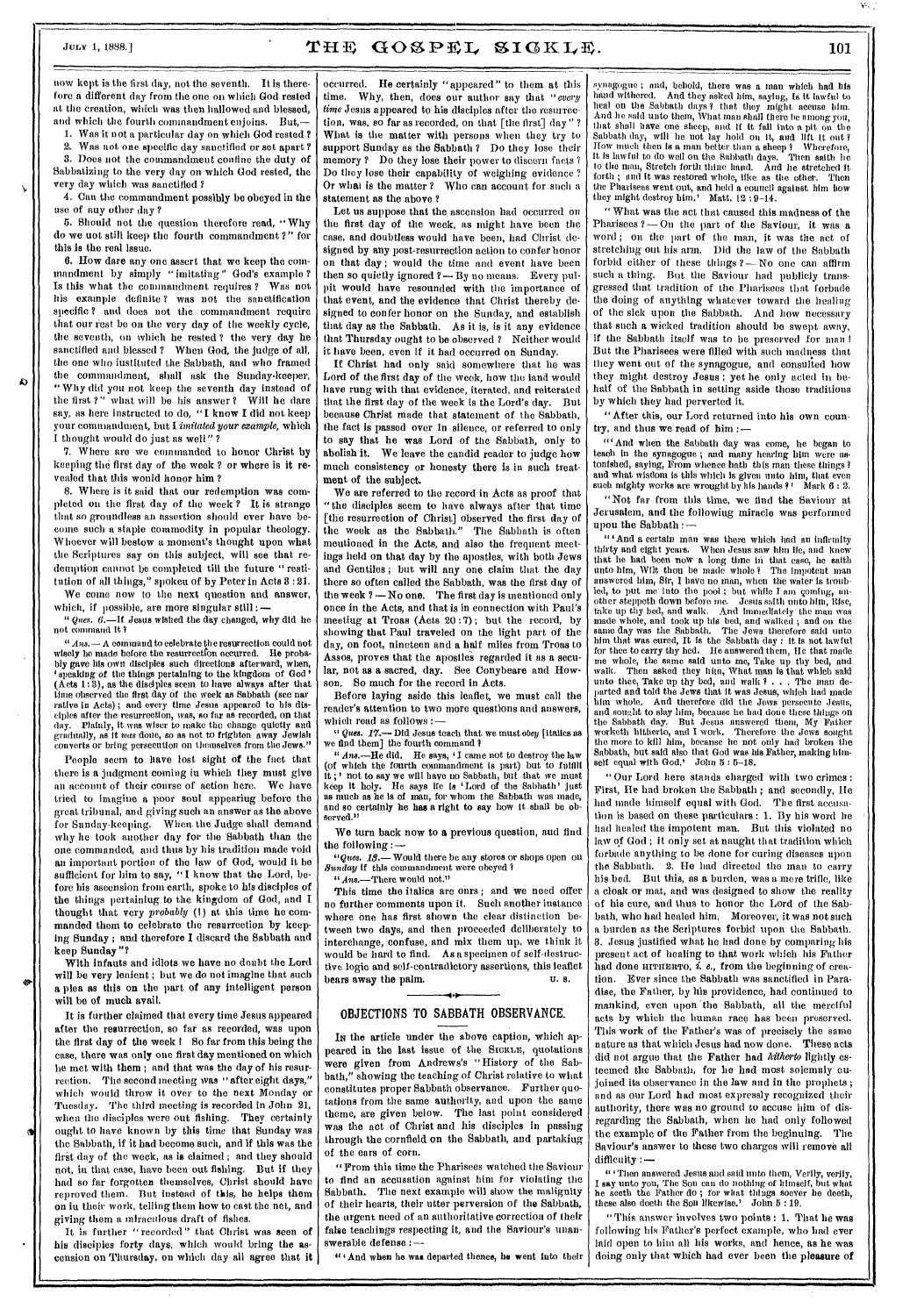the Father to do, he was not engaged in the overthrow of the Sabbath ; 2. That by the meek humility of his answer,-'The Son can do nothing of himself, but what he seeth the Father do,'— he showed the groundlessness of their charge of self-exaltation, and left them no chance to answer him again.

"Several months after this, the same case of healing was again under discussion.

"'Jesus answered and said unto them, I have done one work, and ye all marvel. Moses therefore gave unto you circumcision (not because it is of Moses, but of the fathers); and ye on the Sabbath day cheumeise a man. If a man on the Sabbath day receive circumcision, that the law of Moses should not be broken, are ye angry at me, because I have made a man every whit whole on the Sabbath day 1' John  $7:21 - 23.$ 

"This Scripture contains our Lord's second answer relative to healing the impotent man upon the Sabbath. In his first answer he rested his defense upon the fact that what he had done was precisely the same as that which his Father had done *hitherto,* that is, from the beginning of the world, which implies that the Sabbath had existed from the same point,'else the example of the Father during this time would not be relevant. In this, his second answer, a similar point is involved relative to the origin of the Sabbath. His defense this time rests upon the fact that his act of healing no more violated the Sabbath than did the act of circumcising upon the Sabbath. But if circumcision, which was ordained in the time of Abraham, was older than the Sabhath, as it certainly was if the Sabbath originated in the wilderness of Sin, there would be an impropriety in the allusion ; for circumcision would be entitled to the priority as the more ancient institution. It would be strictly proper to speak of a more recent institution as involving no violation of an older one ; but it would not be proper to speak of an ancient institution as involving no violation of one more recent, The language therefore implies that the Sabbath was older than circumcision ; in other words, more ancient than the days of Abraham. These two answers of the Saviour are certainly in harmony with the unanimous testimony of the sacred writers, that the Sabbath originated with the sanctification of the rest-day of the Lord in Eden.

"What had the Saviour done to justify the hatred of the Jewish people toward him ?- Upon the Sabbath he had healed with one word a man who had been helpless thirty-eight years. Was not this act in strict accordance with the Sabbatic institution ? Oar Lord has settled this point in the affirmative by weighty and unanswerable arguments, not in this case alone, but in others already noticed, and also in those which remain to be noticed. Had he left the man in his wretchedness because it was the Sabbath, when a word would have healed him, he would have dishonored the Sabbath, and thrown reproach upon its Author, We shall find the Lord of the Sabbath still further at work in its behalf in rescuing it from the hands of those who had so utterly perverted its design,— a work quite unnecessary, had he designed to nail the institution to his cross.

"The next incident to be noticed is the case of the man that was born blind. Jesus, seeing him, said :

 $"$  I must work the works of him that sent me while it is day ; the night cometh, when no man can work. As long as I am in the world, T am the light of the world. When he had thus spoken, he spat on the ground, and made clay of the spittle, and lie anointed the eyes of the blind man with the clay, and said unto him, Go, wash in the pool of Siloam (which is by interpretation, Sent). He went his way, the Sabbath day when Jesus made the elay, and opened his use of your Subset of John 9 : 4–14.

"Here is the record of another of our Lord's merciful acts upon the Sabbath day. He saw a man blind from his birth ; moved with compassion toward him, Inc moistened clay, and anointed his eyes, and sent him to the pool to wash ; and when he had washed, Inc received sight. The act was alike worthy of the Sabbath and of its Lord ; and it pertains only to the opponents of the Sabbath *now,* as it pertained only to the enemies of its Lord *then*, to see in this even the slightest violation of the Sabbath.

"After this we read as follows :----<br>"And he was teaching in one of the synagogues on the  $^{41}$  And he was teaching in one of the synagogues on the Sabbath. And, behold, there was a woman which had a spirit of infirmity eighteen years, and was bowed together, and could in no wise lift up herself. And when Jes her, he called her to him, and said unto her, Woman, thou art loosed from thine infirmity. And he laid his hands on her ; and imm diately she was made straight, and glorified God. And the ruler of the synagogue answered with indignation, because that Jesus healed On the Sabbath day, and said unto the people, There are six days in which men ought to work ; in them therefore come and be healed, and not en the Sabbath day. The Lord then answered him, and said, Thou hypocrite, doth not each one of you on the Sabbath loose his ox or his ass from the stall, and lead him away to

watering ? And ought not this woman, being a daughter of Abraham, whom Satan hath bound, lo, these eighteen years, he loosed from this boud on the Sabbath day? And when be loosed from this bond on the Sabbath day I And when he had said these things, all his adversaries were ashamed : and all the people rejoiced for all the glorious things that were done by him.' Luke 13 : 10-17.

"This time a daughter of Abraham, that is, a pious woman, who had been bound by Satan eighteen years, was loosed from that bond upon the Sabbath day. Jesus silenced the clamor of his enemies by an appeal to their own course of action in loosing the ox and leading him to water upon the Sabbath. With this answer our Lord made all his adversaries ashamed, and all the people rejoiced for the glorious things that were done by him. The last of these glorious acts by which Jesus honored the Sabbath is thus narrated :—

" 'And it came to pass, as he went into the house of one of the chief Pharisees to eat bread on the Sabbath day, that they watched him. And, behold, there was a certain man before him which had the dropsy. And Jesus answering spake unto the lawyers and Pharisees, saying, Is it lawful to heal on the Sabbath day 1 And they held their peace. And he took him, and healed him, and let him go ; and answered them, saying, Which of you shall have nn ass or an ox fallen into a pit, and will not straightway pull him out on the Sab-bath day 1 And they could not answer him again to these things.' Luke 14 : 1-6.

"It is evident that the Pharisees and lawyers durst not answer the question, Is it lawful to heal on the Sabbath day ? If they said, 'Yes,' they condemned their own tradition; if they said, 'No,' they were unable to sustain their answer by fair argument ; hence they remained silent. And when Jesus had healed the man, he asked a second question equally embarrassing : Which of you shall have an ox fall into a pit, and will not straightway pull him out on the Sabbath ? And again they could not answer him. It is apparent that our Lord's argument with the Pharisees from time to time, in relation to the Sabbath, had satisfied them at last that silence relative to their traditions was wiser than speech.

"In his public teaching, the Saviour declared that the weightier matters of the law were judgment, MIMICY, and faith ; and his long-continued and powerful effort in behalf of the Sabbath was to vindicate it as a MERCIFUL institution, and to rid it of Pharisaic traditions, by which itwas perverted from its original purpose. Those who oppose the Sabbath are here guilty of unfairness in two particulars : I. They represent these Pharisaic rigors as actually belonging to the Sabbatic institution, and by this means turn the minds of men against the Sabbath ; 2. Having done this, they represent the effort of the Saviour to set aside those traditions as an effort directed to the overthrow of the Sabbath itself."

Were we to continue our examinations, we should find much more in tine example and teaching of Christ relative to the proper observance of the Sabbath, that would be of particular value and interest; but the foregoing, together with the article on this subject given in the last issue of tine SICKLE, is sufficient for present purposes. It must be evident to all fairminded individuals that Christ gave a very complete commentary on the Sabbath commandment, so complete, indeed, that all wino desire so to do, may know juat what constitutes proper Sabbath observance. And so long as we have such plain and unequivocal testimony from Christ, there is no occasion or excuse for any one to traduce the Sabbath institution by attempting to heap upon it any of the burdens and superstitions of which Christ labored to rid it.

But it will be remembered that in the letter from the correspondent, which accompanied the first article of this series, reference was made to the prohibition respecting fires upon the Sabbath, and the same was presented as an objection to Sabbath observance. This subject will be given consideration in our next<br>issue  $\mathbf{a}$ , w. M.  $\alpha$ . W. M. G. W. M.

### THE PROTESTANT REFORMATION : IS IT COMPLETED ? — NO. 3.

As we have seen, the work of moral reform in the church cannot be regarded as finished until every papal relic is cast out from her sacred inclosure,until every filthy rag of Romanism is torn from her fair. form, and she becomes girded once more with the girdle of unadulterated Bible truth, and mantled only with the pure and spotless robe of Christ's righteousness.

Paul said by direction of the Holy Spirit that there should come a "falling away" in the church before the second appearing of Christ. What *was* the position from which she fell? The answer must be gleaned from *the* New Testament, which reflects the' teachings of the Saviour and his apostles, and which records the practice of the primitive church.

*1. The apostolic chinch was waited.* This proposition we have already noticed, having shown from the record of the Bible that all "the multitude of them that believed were of one heart and of one soul."

*2. The apostles were adventists.* The word *advent*  means "coming." The second advent is the second coming, and usage applies the title to the second coming of Christ. An adventist is one who believes in the second personal coming of Christ. The apostles dwelt constantly upon this inspiring theme, This " blessed hope " permeates all their writings.

If they comforted the bereaved, it was with the assurance that Jesus himself would "descend from heaven," and that they with their loved and lost ones should be "caught up to meet the Lord in the air." If the church was exhorted to patience, it was because "the coming of the Lord draweth nigh." If the elders were admonished to faithfulness, it was that when "the chief Shepherd shall appear," they may receive a crown of glory." The disappointed disciples were consoled by heavenly angels, at the ascension, with the precious assurance that "this same ... shall so come in like manner" as they had seen him go away. Do they mention the judgment of quick and dead, it is " at his appearing and his kingdom." Do they avow the everlasting destruction of the ungodly, it is "when the Lord Jesus shall be revealed from heaven . . in flaming fire." Did Paul expect a crown of righteousness, it was "in that day" when all who "love his appearing" shall be when all who "love his appearing" shall be similarly rewarded. Christ comforted his sorrowing disciples when about to leave them with the cheering promise, "I will come again, and receive you unto myself ;" and we are exhorted to watchfulness and constant prayer that we may " escape all these things that shall come to pass," and be able " to stand before the Son of man." We eat the Lord's supper " till he come." Of all our talents Christ says, " Occupy till I come." We are to fight the good fight of faith "until the appearing of our Lord Jesus Christ."

From *alpha* to mega the divine record abounds in emphatic references to the "blessed hope." All other events cluster round this. The second coming of Christ is the arch of triumph under which every battle-scarred warrior will be ushered to royal coronation and the joys of a glorious immortality.

Enoch, of the Adamic age, is the first adventist of whom we read. "Behold, the \_Lord cometh," were his thrilling words. Patient Job testified of his assurance that his Redeemer would "stand at the latter day upon the earth." " Our God shall come," sings the Psalmist ; and tine sublime Isaiah responds, "Behold, your God will come." Patriarch, prophet, apostle,— all unite in swelling the same glad strain.

All the angelic host are adventists, for angels preached our Lord's second coming. Angels sang to the shepherds of his birth ; angels proclaimed his resurrection to the holy women ; and angels first preached his return in glory as the solace to a waiting church. God understands yet more concerning this great event than either angels or men ; for he knows the very day and hour of his Son's return to this earth. As if to sound a parting note of warning in the ears of his followers, the Saviour thrice alludes to his personal return in the last chapter of the Sacred Volume. In verse 7 he says, "Behold, I come quickly" i In verse 12 he repeats, " Behold, I come quickly " I And again in verse 20, as though he would engrave it ineffaceably upon every believer's heart, he exclaims, "Surely I come quickly "III A responsive chord vibrated in the beloved disciple's heart, as there should in ours, and he joyfully replied, "Amen. Even so, come, Lord Jesus."

The very devils in hell are strong believers in this doctrine. Their faith is more Scriptural than that of many wino claim to be strictly orthodox ; for "he *knoweth* that he bath *but a short time,"* therefore his present wrathful activity. But sinful, unhappy man, whose interests are, of all creatures, most deeply involved in this transaction, alone remains indifferent and stupid. What shall arouse him ? Surely, we have reason to believe that the preaching of this "blessed hope" and associate truths would rouse him, if we may judge by the fruits of its earnest proclamation in the past. But who shall go to a scoffing world fearlessly and with uncompromising voice to proclaim it ? Few chaining to be Bible Christians believe it themselves, and fewer still possess even Satan's faith that the day is at hand, and that there is but a short time" to work. Says D. L. Moody :-"To my *mind* this precious doctrine—for such I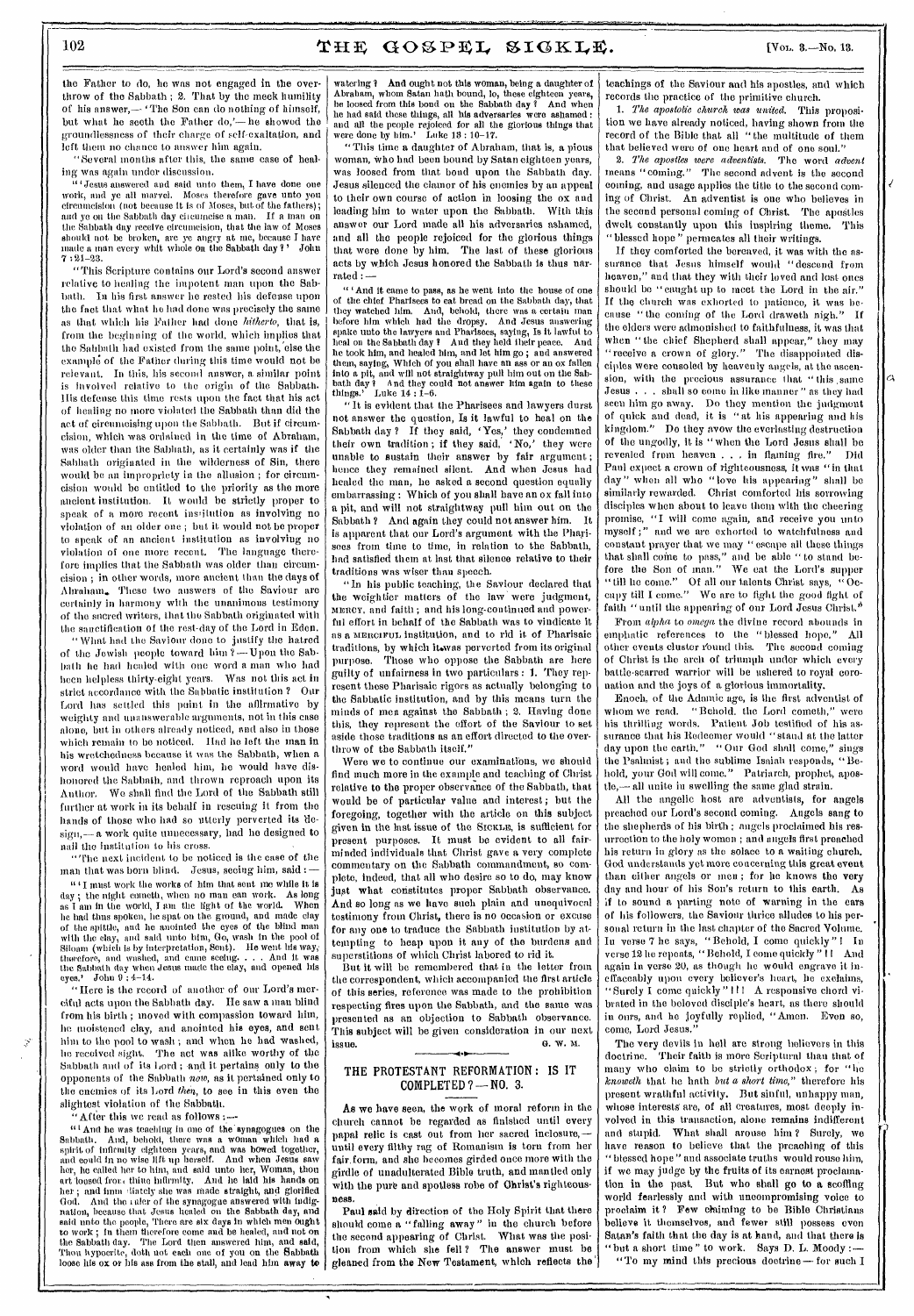# July 1, 1888.]  $THF GOSPEL SIGKLE$ . 103

must call it -- of the return of the Lord to this earth is taught as clearly as any other doctrine in it ; yet I was in the church fifteen or sixteen years before I ever heard a sermon on it. There is hardly any church that does n't make a great deal of baptism, but in all of Paul's epistles I believe baptism is only spoken of thirteen times, while he speaks about the return of our Lord fifty times; and yet the church has had very little to say about it. Now, I can see a reason for this : the Devil does not want us to see this truth ; for nothing would wake up the church so much. The moment a man takes hold of the truth that Jesus Christ is coming back again to receive his followers to himself, this world loses its hold upon him. Gas stocks and water stocks and stocks in banks and railroads are of very much less consequence to him then. His heart is free, and he looks for the blessed appearing of his Lord, who, at his coming, will take him into his blessed kingdom."

Speaking of one of Paul's epistles. he says :

"Ho has something to say about this same thing in every chapter ; indeed, I have thought this epistle to The Thessalonians might he called the Gospel of Christ's coming again  $\cdot$ <br>"In certain wealthy and fashionable churches

"In certain wealthy and fashionable churches, where they have the form of godliness, but deny the power thereof, — just the state of things which Paul declares shall be in the last days,— this doctrine is not preached or believed. They do not want sinners to cry out in their meeting, ' What must I do to he saved ?' They want intellectual preachers, who will cultivate their taste,— brilliant preachers who will rouse their imagination,—but they don't want the preaching that has in it the power of the Holy Ghost. We live in the day of shams in religion. The church is cold and formal ; may God wake us up I And I know of no better way to do it than to get the church<br>to looking for the return of our Lord. I have felt<br>like working three times as hard as ever since I came to understand that he was coming back again. I look on this world as a wrecked vessel. God has given me a life-boat, and said to me, 'Moody, save all you can ' God will come in judgment to this world, but the children of God do n't belong to this world ; they are in it, but not of it, like a ship in the water. This world is getting darker and darker ; its ruin is coning nearer and nearer ; if you have any friends on this wreck unsaved, you had better lose no time in getting them off."

These truthful words may be thoughtfully pondered with profit, and in them we find one secret of this man's earnestness and success. A. doctrine that finds such repeated and emphatic echo in the Scriptures; that will wake up the church and each individual embracing it ; that will so completely expel worldliness and corruption from every heart into which it gains entrance ; that will make the heart free and hopeful and glad in every believer ; and that will constrain the consecrated minister to a threefold degree of activity is his labors,— surely such a doctrine cannot be too urgently preached or too fervently believed.<br>Such a truth is the need of the hour. High time

Such a truth is the need of the hour. it were dug from its papal tomb, and deservedly honored with a radiant resurrection. For centuries it has been permitted to slumber with the dust of its inspired primitive advocates. The doctrine of Christ's coming again was never intended to be thus ignored, —first neglected, then rejected, and finally despised. Surely, then, no view of the Reformation can be comprehensive which does not embrace a restoration of this apostolic mark to the battle-flag of the church militant. W. C. WALES. W. C. WALES.

"To him that overcometh will I give to eat of the tree of life, which is in the midst of the paradise of God." Rev. 2 : 7. Here is their resting-place from the storms of life. Their trials are past, and they are now with the redeemed throng. No death will reach that band of white-robed victors ; for, says the Prince of Peace, "He that overcometh shall not be hurt of the second death." Rev. 2 :11. Life immortal will there span the untold ages of eternity, rolling on in the sublime cycles of endless glory. 0 how sweet to live forever, to partake of life's immortal fruit, and to die no more I for we "shall not be hurt of the second death." Then will be the day of joy and triumph;<br>for, says Jesus, "He that overcometh, and keepeth for, says Jesus, "He that overcometh, and keepeth my works unto the end, to him will I give power over<br>the nations," etc Rev. 2:26-28. "To him that<br>overcometh will I grant to sit with me on my throne,<br>even as I also overcane, and am set down with my<br>Father in his throne." cometh shall inherit all things." Rev. 21 :7. "Him that overcometh will I make a pillar in the temple of my God." Rev. 8 :12. "Ho that overcometh, the same shall be clothed in white raiment, and I will not blot out his name out of the book of life." Rev. 3 : 5. May we gain the victory, overcome the world, share the glory, wear the crown, wave the palm, and re ign forever with the Lamb.--Sel.

IT is good to be early at our devotions. The morn-ing is as good a friend to the graces as it is to the muses.— *Matthew .Henry.* 

4

# *vies from Ike 4field.*

"The field la the world."

1<sup>8</sup> Prief mention of work done and results accomplished by Seventh-day Adventists, in different parts of **the** field, according to reports received since our last issue:—

CANADA.—Two converts reported at Augers.

INmANA.—Ohurch of sixteen members organized at Indianipolis.

DAKOTA.—The church at Gayton recently received eight new members.

NEBRASKA.—A series of tent-meetings held at Hastings, with favorable results.

TEXAS. —A series of tent-meetings held at Cedar Grove has resulted in ten converts thus far.

WEST VIRGINIA, - W. J. Stone reports labors with the churches at Kanawha, Walker, and Freeport.

VIRGINIA.—Meetings held at Union Forge resulted in awakening a deep interest on the part of many.

LOUISIANA.—T. H. Gibbs reports thirty-eight believers at Amite, as the result of a series of meetings.

FLORIDA. —The series of meetings held at St. Andrew's Bay have resulted thus far in a company of sixteen bellevers.

MINNESOTA. —The annual State camp-meeting was held at Minnehaha Falls, June 5-12 ; thirty-four converts were baptized.

COLORADO.—Eight new converts reported at Den-ver; a series of tent-meetings held at Del Norte re-sulted in a goodly number of converts.

MICHIGAN.—M. Enoch reports profitable meetings with the church at Stephenson, and several additions to the same ; tent-meetings are in progress at Milan.

ALABAMA.—C. W. Olds reports that the work is progressing favorably at Birmingham and vicinity, and that there is a special interest among the colored people.

WASHINGTON TERRITORY.—T110 annual Upper Co-lumbia camp-meeting held at Dayton, W. T., was attended by about 250 believers ; eighteen converts are reported.

CENTRAL EUROPE.—Tile sale of denominational literature by canvassers is being attended with very encouraging results, and many evidences of the good eff'cts of the seed thus sown are seen.

KENTUCKY.—S. Osborn reports labors with the churches at Pellville, Providence, Keysburg, Russellville, Bowling Green, and Glasgow Junction ; Eld. Kilgore reports several additional believers at Louisville.

Missouni.—J. G. Wood reports twelve new converts at St. Louis ; tent-meetings are reported at Cal-verton, and about twenty-five believers in that vicinity ; seven converts baptized at the camp-meeting held at Carthage.

TENNESSEE. —A series of meetings held near Mt. Gilead resulted in several converts to the faith ; Eld. Rees reports fourteen converts at Dayton, as the result of tent-meetings, and others on the point of deciding for the truth.

Iowa.-The annual State camp-meeting held at Des Moines, May 29 to June 5, was largely attended, and generally successful ; thirty converts were baptized ; nineteen ministers and licentiates received credentials to labor in the State during the coming year.

Nam Yonx.—The labors of the mission workers at Buffalo are being attended with many encouraging evidences of success ; M. H Brown reports labors with the churches at Silver Hill, Mannsville, Syracuse, Roosvelt, and Pulaski ; three additional members received into the church at Auburn.

WISCONSIN.—Thirty-eight believers have signed the covenant at Fish Creek ; seven converts were recently baptized at Victory; a church organized at Lime Ridge ; church of thirteen members organized at Shawano ; new church dedicated at Plainfield. D. T. Bourdeau reports profitable meetings with the French Belgian church at Wequiock.

ARKANSAS.—At a general meeting held at Spring-dale, May 15-21, a State Conference was organized for Arkansas. Heretofore the work in this State has been under the charge of the Missouri Conference. At the same date, a State Tract and Missionary Society was organized, also a State Health and Temperance Association, and a Sabbath-School Association.

KANSAS.--Seven new members have been added to the church at Elivon, and two at Canton ; a company of ten believers reported in Stafford County ; at the annual State conference, held at Emporia, May 22-29, twenty-seven ministers and licentiates received their respective, credentials to labor for the ensuing year ; seventeen converts were baptized at the Emporia camp-meeting.

# *fie fheological*

# THE DIVISIONS OF PROTESTANTISM.

THE Northern Presbyterians are holding their General Assembly at Philadelphia, and the Southern Presbyterians are in General Assembly at Baltimore. The Southern Baptists have just closed their Annual Convention at Richmond, and the Northern Baptists have opened their anniversary meetings at Washington.

In both of these great denominations the sectional divisions do not represent any differences as to doetrine and order, and the fraternity of feeling between them seems to be complete. On Tuesday the attendance at the Baptist Convention at Richmond was small, because so many of the delegates had gone to Washington to participate in the meetings of their Northern brethren. Next Thursday the Southern General Assembly at Baltimore will go to Philadelphia, as a body, to unite with tile Northern General As sembly in celebrating the Presbyterian centenary.

Yet the present indications are that the attempts in each of these denominations to bring about organic unity by the obliteration of sectional lines of separation, will not prove successful. It was the slavery question that provoked the division, and now it is the race question that keeps it up. The Northern and Southern Presbyterians seem to disagree only so far as concerns the organization of an independent African church. The Southern Baptists provided for the appointment of a committee to meet a like committee of Northern missionary societies to arrange for co-operation in missionary work, but they expressly declared that it was "not with a view to organic union;" and when a motion was made to strike out that conditional clause, it was defeated by an overwhelming vote. All that is to be considered, is the adjustment of the " several fields and agencies, so as not to have a conflict" between the sectional divisions of the denomination.- Here, too, difference of opinion as to the colored brethren and churches undoubtedly prevails, according to geographical lines.

Such lack of harmony of course involves greater expense of effort and money than would be required if there were organic union. Two sets of organizations for missionary and other church purposes are kept up when one could accomplish the work, with a saving in salaries and the general cost of running the machinery. As so great a part of the money collected for these purposes goes to pay collecting agents and society officers, the practical argument for consolidation is therefore of the strongest sort. But sentimental considerations stand in the way of the unity which is so desirable as a measure of economy, and of eourse if the Northern and Southern members of the denominations are willing to pay in hard cash for the privilege of holding their respective prejudices, they have an undoubted right to do it. It is their money, and they can do what they please with it, though in the world of secular affairs such sacrifice of substantial benefit to mere sentiment is more and more regarded as childish short-sightedness and ob. stinacy.

But throughout the field of Protestant missionary effort we find analogous conflict and division. Even in denominations which are so closely akin in creed and order that their ministers pass from one to the other, there are separate organizations for such work, and others whose differences concern mere forms of church government and do not affect their theological standards, maintain distinct societies for the propagation of a common faith, as if they were radically and intrinsically at variance.

There are, for instance, eleven different kinds *of*  Baptists, fourteen of Methodists, nine of Presbyterians, and five of Lutherans. The Congregationalist are separated from the Presbyterians only in church government, and the clergy of one satisfy the doc $t$ rinal requirements of the other ; andiyet they continue to work independently for religious ends. Of course, heathendom and Christendom both are confused by such a state of things, and the more so, inasmuch as all the Protestant churches known as orthodox and evangelical are substantially, in agreement on their fundamental theology. The difference between the dish served up is in its form and garniture, and not in its ingredients.

Tho partisan spirit, in fine, is strong in all of them, and it seems that even the sectional spirit, a relic of<br>the old days of slavery, is still unconquerable. The the old days of slavery, is still unconquerable. The day. of organic Christian union, of which we have heard so much of late years, seems, therefore, to be far in 'the future. It is among the enemies of faith that wo see ranks unbroken by partisan division, while Christendom is split up into innumerable va-rieties of faith, each more or less at war with the rest—N. *Y.* Sun.